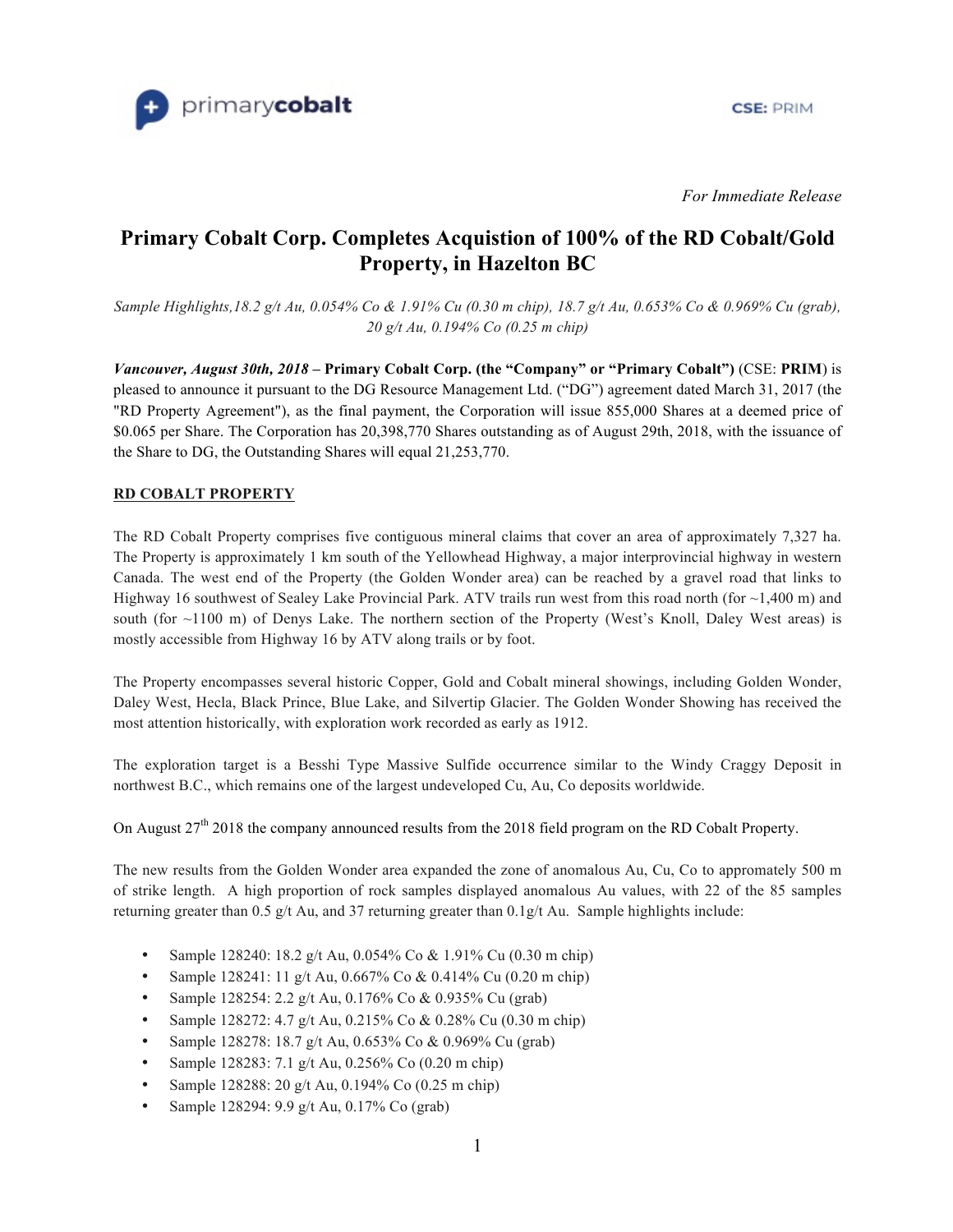



In addition, a number of chip sample sections were completed perpendicular to the structural trend in the area. The section in the main pit area returned promising values:

• Samples 128976-128977: 1.3 g/t Au, 0.041% Co & 0.35% Cu across 6 metres

A soil sample grid over Golden Wonder further reinforced the approximately 500 m mineralized trend, as a number of highly anomalous samples were located between mapped outcrops, with values of up to 3.97 and 5.89  $g/t$  Au reported. In addition, a number of anomalous Au values were noted at both the ENE and WSW ends of the grid.

The technical information contained in this news release has been reviewed and approved by Patrick J. Kluczny, B.Sc., P.Geol., who is a Qualified Person as defined under National Instrument 43-101.

*Patrick Morris, CEO and President said; "with the 100% ownership in our Hazeleton RD project, is another great step forward for Primary. We are very pleased with sample values from this summer's work program and excited to see the significant increase in strike length at the Golden wonder target."* 

### About Primary

PRIMARY Energy Metals Inc. (CSE: PRIM) is a listed junior exploration company and is engaged in the business of acquiring, exploring and developing ethically sourced Cobalt, Copper, Nickel and Vanadium focussed mineral resource properties to create value for its shareholders. Current projects include Gold and Cobalt in Hazelton British Columbia, and 2 Cobalt and 2 Vanadium permits in Spain.

ACQUISITION FOCUS - Other projects Primary is investigating are in the clean energy sector. In this sector, the Company is focused specifically upon exploration opportunities to source green energy power minerals for use in battery production. Primary's interests in this sector are guided by the following:

- Identifying opportunities in regions that are conducive to mining due to the regulatory nature of the government with existing infrastructure.
- Identifying opportunities in geographical locations that provide easy access large markets for these metals.
- Identifying opportunities with locations with existing mine shafts.

## **ON BEHALF OF THE BOARD OF DIRECTORS**

Patrick Morris, CEO Telephone: +1 778-735-1000 E-mail: [info@primarycobalt.com](mailto:info@primarycobalt.com)

*Neither the Canadian Securities Exchange nor its Regulation Services Provider (as that term is defined in the policies of the Canadian Securities Exchange) accepts responsibility for the adequacy or accuracy of this release.*

#### **Forward Looking Statements**

Certain information set forth in this news release may contain forward-looking statements that involve substantial known and unknown risks and uncertainties. All statements other than statements of historical fact are forward-looking statements, including, without limitation, statements regarding future financial position, business strategy, use of proceeds, corporate vision, proposed acquisitions, partnerships, joint-ventures and strategic alliances and co-operations, budgets, cost and plans and objectives of or involving the Company. Such forward-looking information reflects management's current beliefs and is based on information currently available to management. Often, but not always, forward-looking statements can be identified by the use of words such as "plans", "expects", "is expected", "budget", "scheduled", "estimates", "forecasts", "predicts", "intends", "targets", "aims", "anticipates" or "believes" or variations (including negative variations) of such words and phrases or may be identified by statements to the effect that certain actions "may", "could", "should", "would", "might" or "will" be taken, occur or be achieved. A number of known and unknown risks, uncertainties and other factors may cause the actual results or performance to materially differ from any